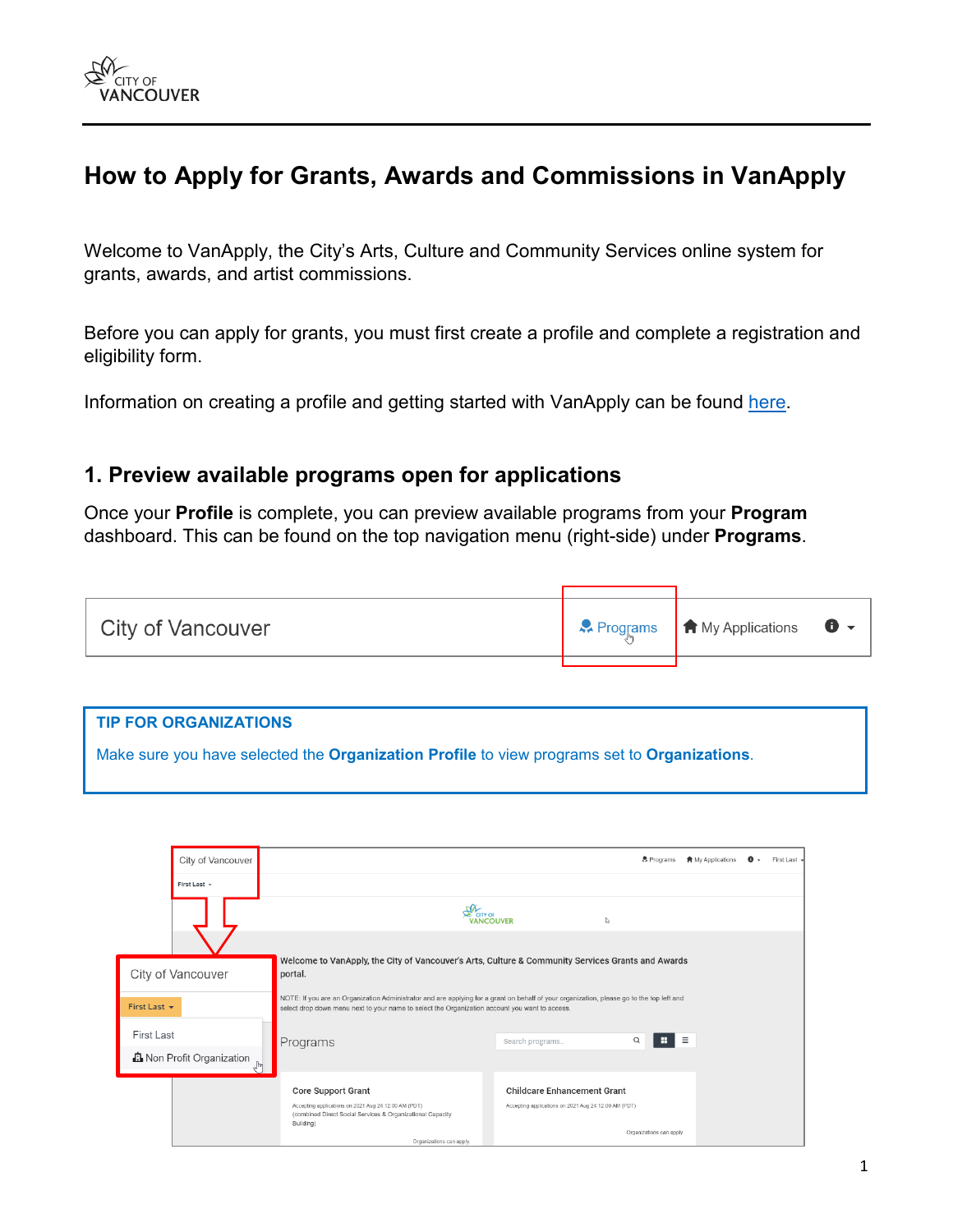All available programs that match your eligibility profile will appear and be displayed as program tiles.



**Individual** – will be able to preview commissions and awards open to Individual applicants.

**Organization** – will be able to preview all open grant programs available to Organizations.

Click **More** on the program tile to see a detailed description, deadlines, links, and resources associated with the program. To start an application, select **Apply**.

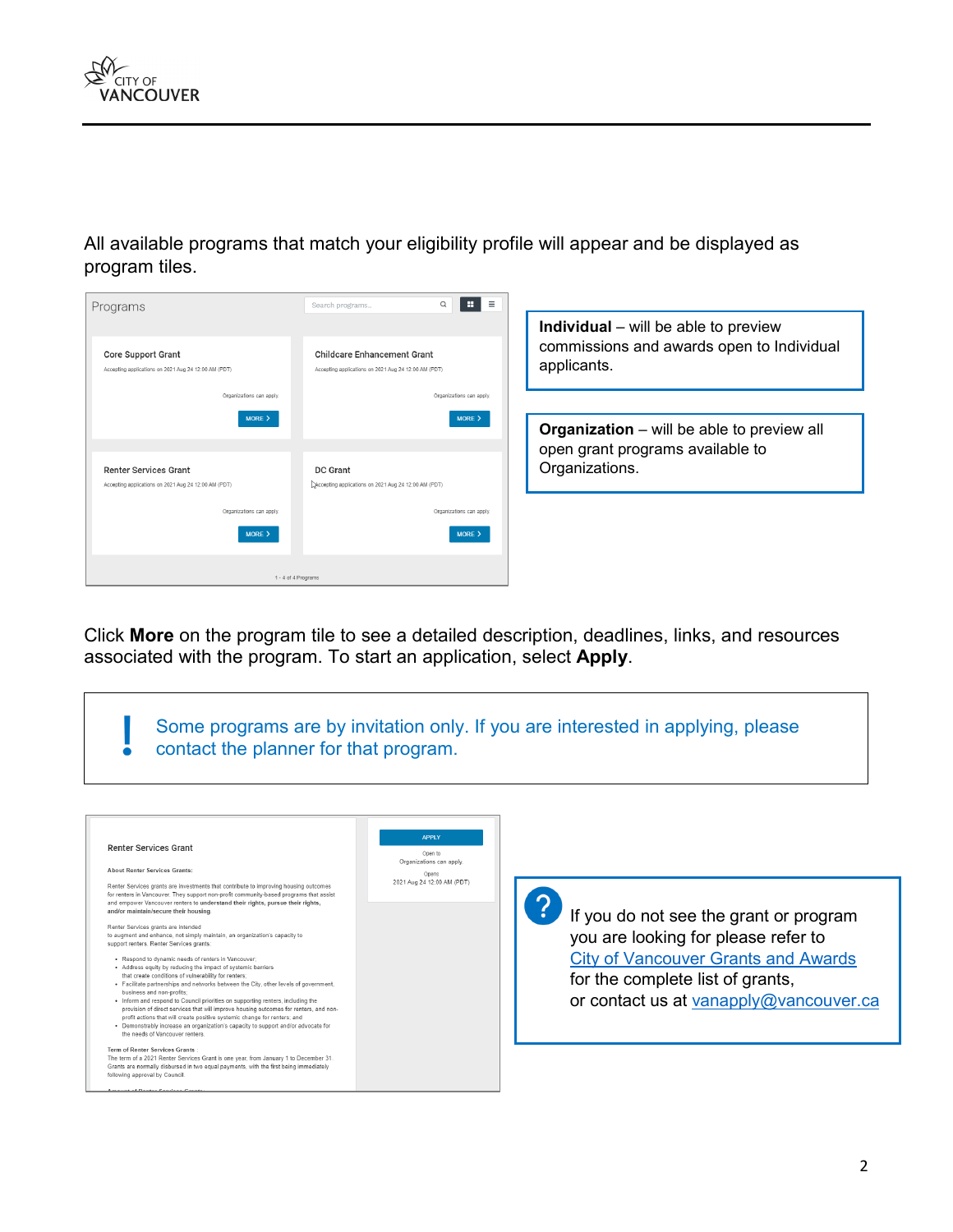

# **2. Filling out your application**

#### **Stages**

All applications are organized in a series of **Stages**. A **Stage** is made up of one or more **Tasks**. Most applications will have several stages.

All grant programs include a **Pre-Application Stage** to establish eligibility for the program.

| Your tasks |                                                                                  |               |                                                       |
|------------|----------------------------------------------------------------------------------|---------------|-------------------------------------------------------|
|            | <b>Pre-Application Questions</b><br>目<br>Completed on: 2021 Sep 7 04:53 PM (PDT) | ⋋             | ← Preview                                             |
|            | <b>B</b> Organization Information                                                | ⋋             |                                                       |
|            | <b>B</b> Application                                                             | ≻             | <b>TIP</b>                                            |
|            | <b>B</b> Program/Project Budget                                                  | ⋋             | You can preview each                                  |
|            | Mid-year Report Back                                                             | ⋟             | stage of the application<br>process. Select Preview   |
|            | <b>Annual General Meeting Minutes</b><br>$\boxed{\uparrow}$                      | $\rightarrow$ | at the top right to download<br>a copy of the program |
|            | Annual Report                                                                    | ≻             | application process.                                  |
|            | <b>Board of Directors List</b><br>囨                                              | ≻             |                                                       |
|            | <b>Financial Statements</b><br>$\uparrow$                                        | ≻             |                                                       |
|            | <b>Incorporation Documentation</b><br>$\uparrow$                                 | ⋋             |                                                       |
|            | Minutes of the most recent AGM<br>l٠Ι                                            | ⋋             |                                                       |
|            | Org. By-laws/Constitution<br>$\uparrow$                                          | ⋋             |                                                       |
|            | <b>Organization's Policy on Diversity</b><br>$\uparrow$                          | ≻             |                                                       |
|            | P.<br>Agreement                                                                  | ⋋             |                                                       |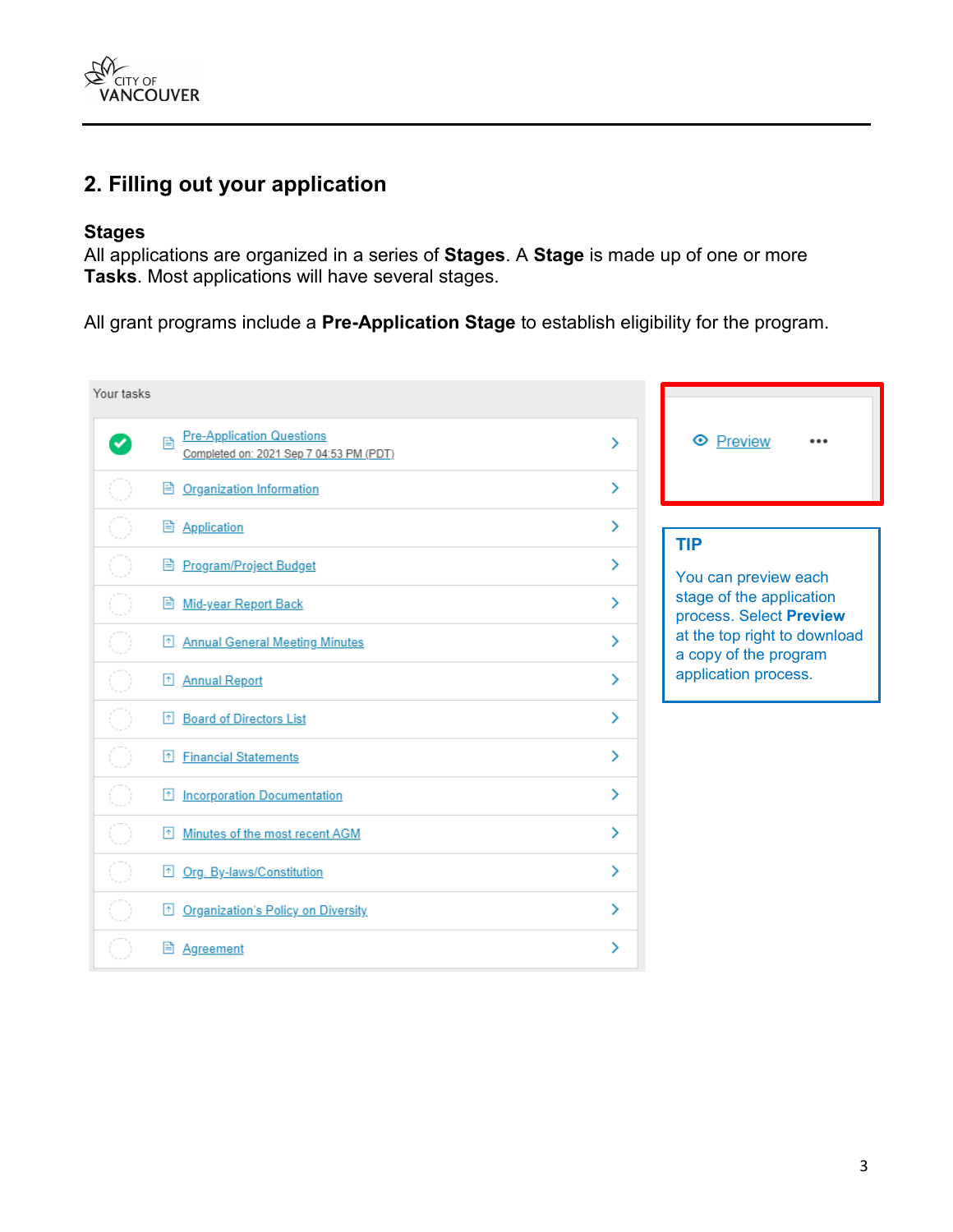

#### **Tasks**

A **Task** can be a series of questions, forms or uploads. It is recommended to complete the current task in order to move to the next task, as some questions rely on information inputted in a previous task.



When a Task is marked **Complete**, the next Task will be made visible on the left side menu. Click on the next Task to start.



**TIP**

your work and entries for each task.

Tasks that have started but not marked complete will display as **In Progress**.

The system will keep track of the status of your tasks and will display if it is **In Progress** or **Complete**.



Similar to tasks, you must complete the current page in order to move to the next. However, once complete, you can move back to view or edit previous pages within the Task.

| <b>PREVIOUS</b> | Ш | <b>SAVE &amp; CONTINUE EDITING</b> | <b>MARK AS COMPLETE</b> |  |
|-----------------|---|------------------------------------|-------------------------|--|
|                 |   |                                    |                         |  |

**NEXT**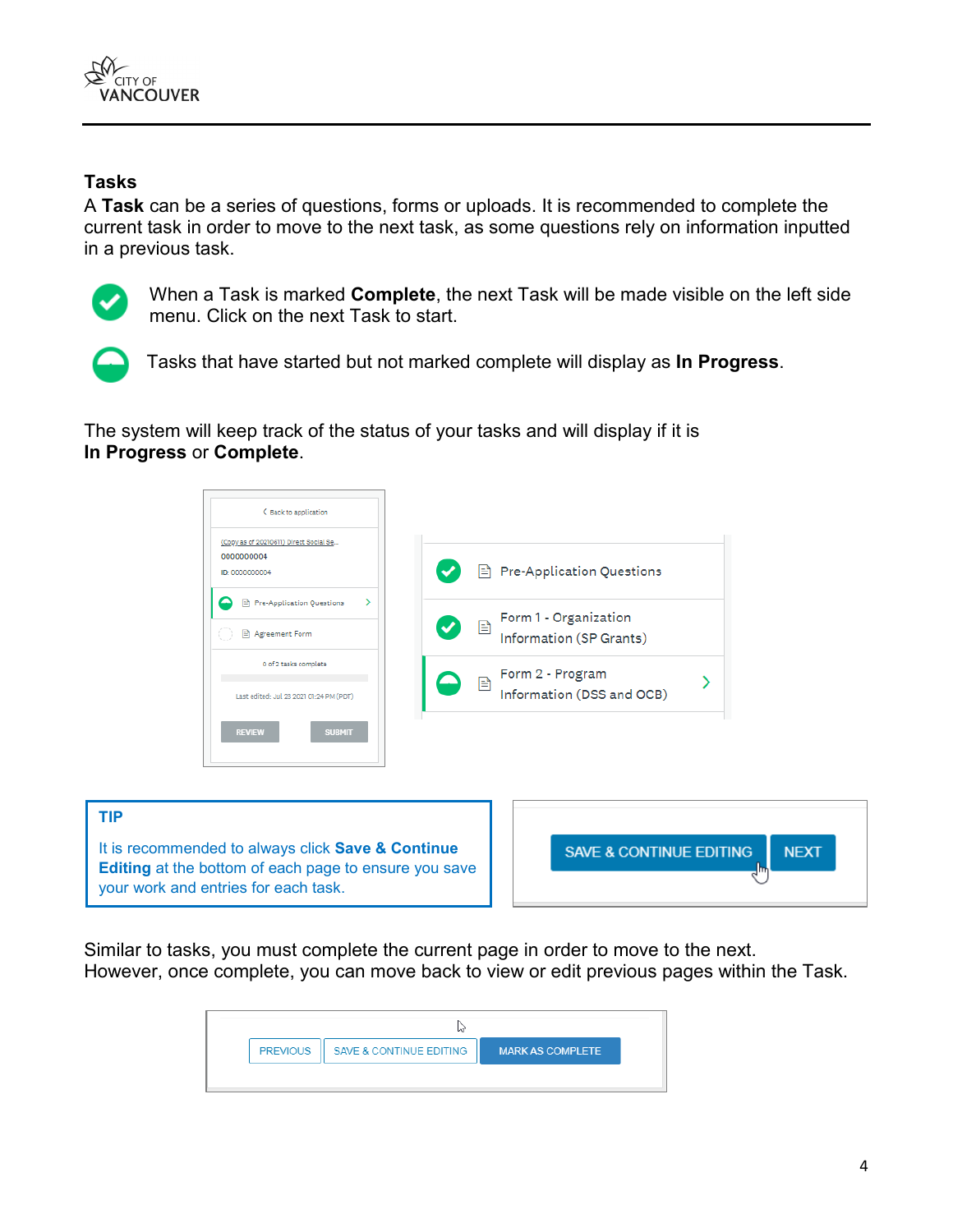



# **TIP** To edit a previous Task, select the Task on the left side menu. On the right of the screen, go to the ellipses "**…**" on the right and select Edit.

## **3. Completing your application**

Before you submit your application, you can preview your entire application by selecting **Review** at the bottom of the left menu.